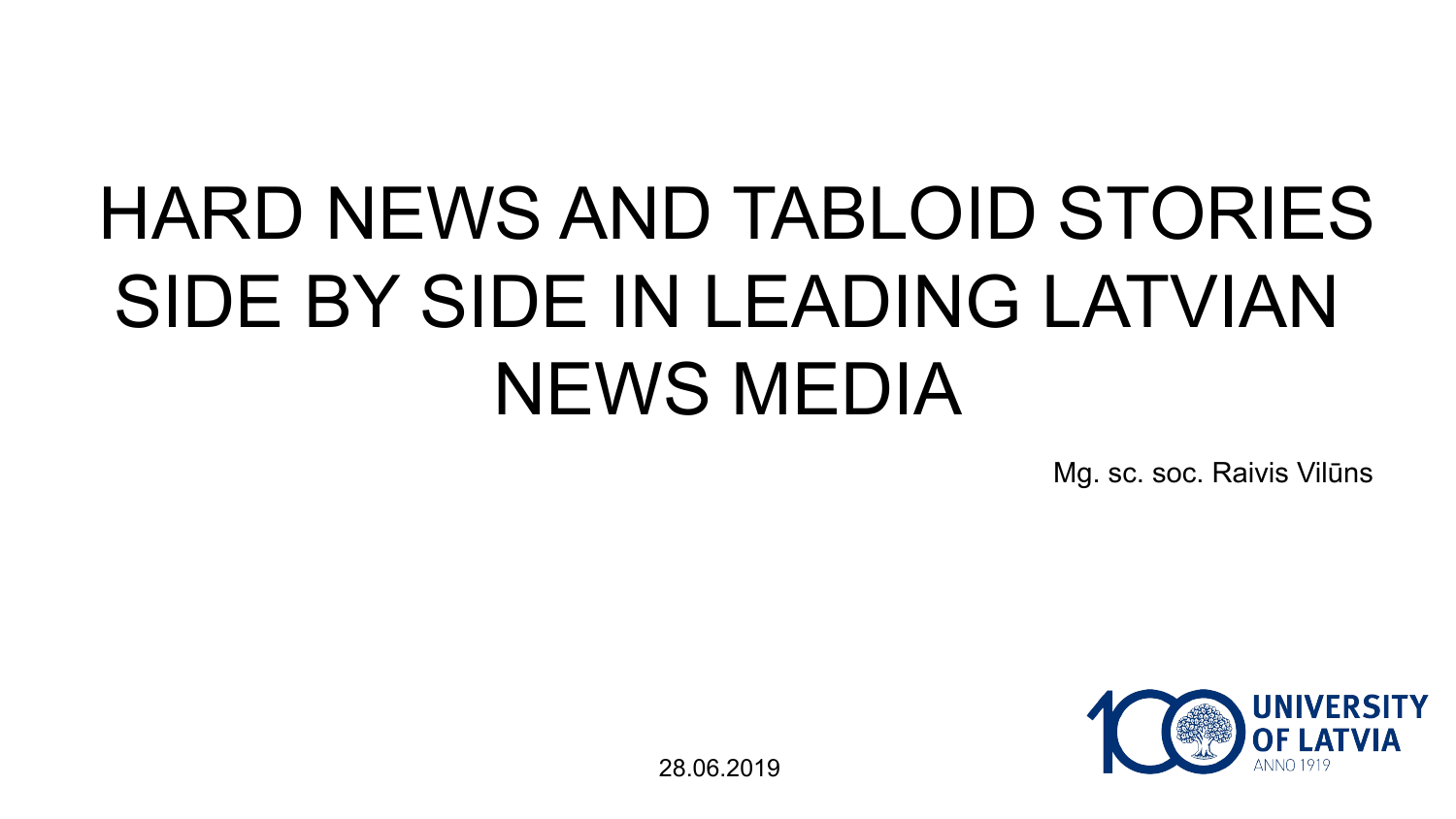# Digital space

For the last twenty years virtual news consumption, or more precisely online media has steadily been outpacing all the classical media formats one by one. As with the development and increasing accessibility of devices like tablet computers and smartphones, more and more people everyday choose to use online media.

- 81,6% of households have access to the internet (CSP, 2018)
- 51,9% of all Latvians read news online (CSP, 2019)

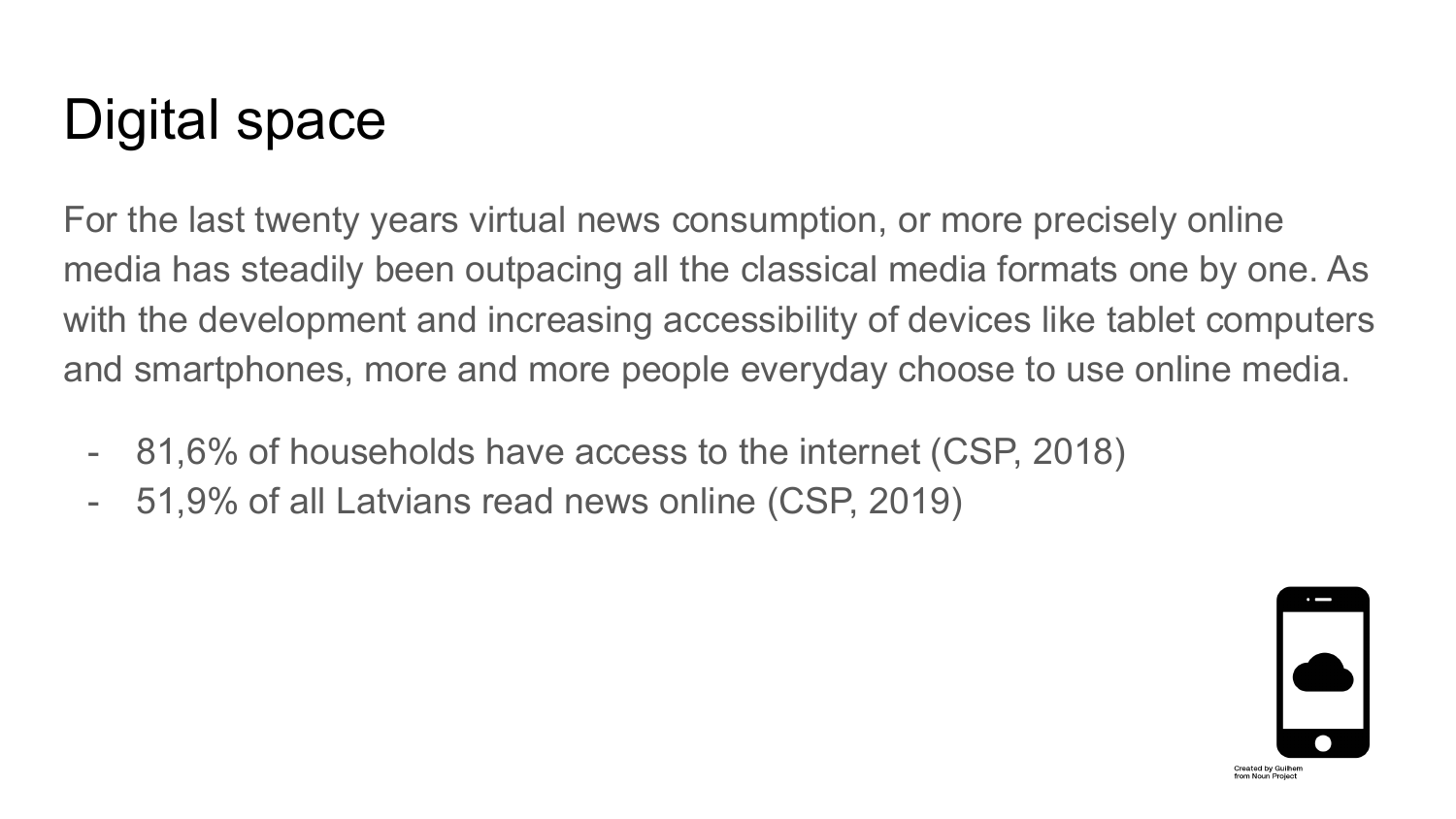### Online news media

- Market leader is Delfi.lv with 800 000 visits per month (Gemius, 2019)
- Followed by Tvnet.lv (680 000) and Jauns.lv (530 000)
- Others are closely following

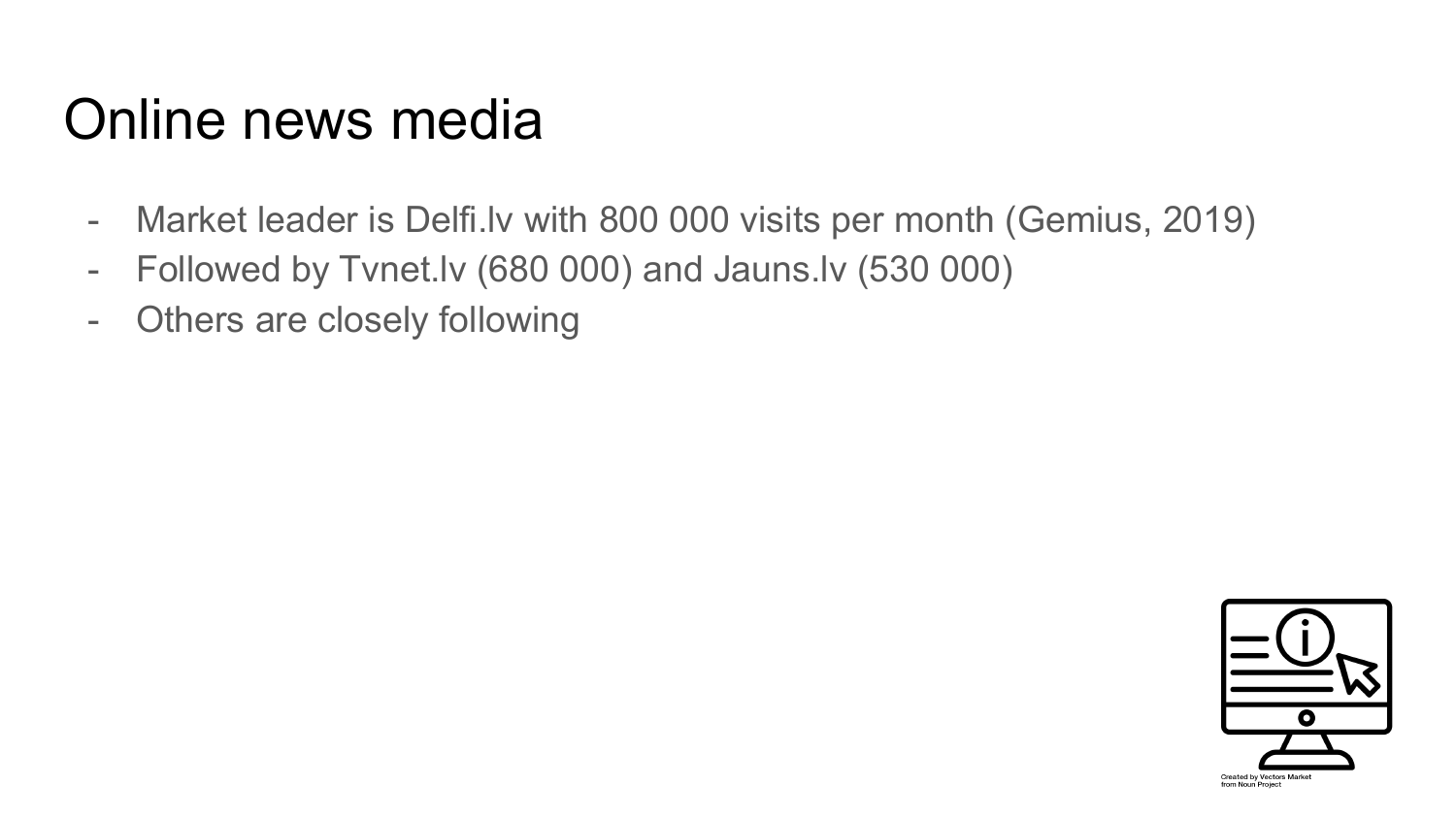## Pressure driven (enabled) by technology

- Intense economic pressure
- Need to be the "first one to break the story"
- Technologically driven pressure, but also pressure to use and embrace technologies

The question is: **does this pressure somehow influences the way media content is created, generated and presented?**



Created by ProSymbols from Noun Project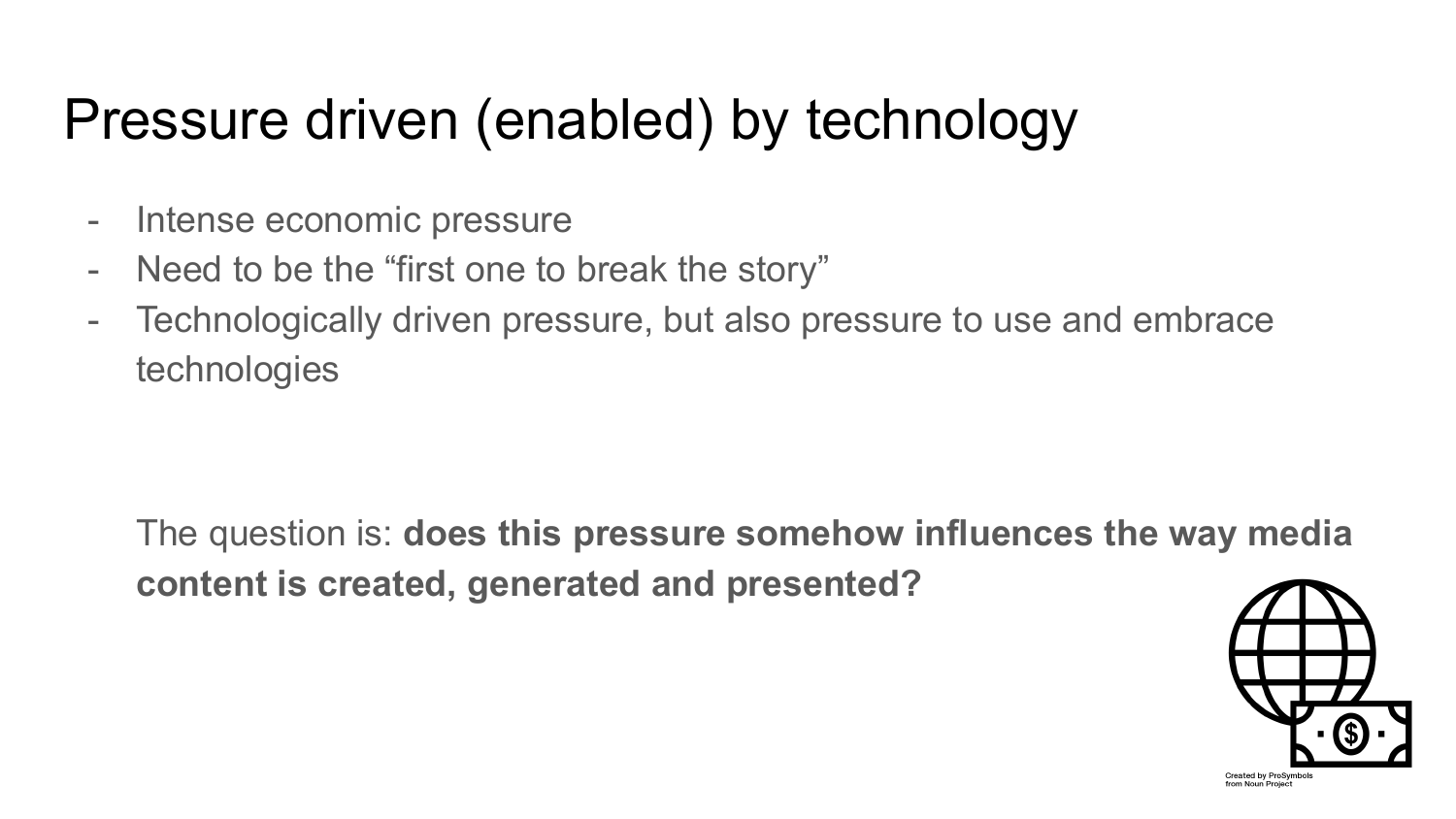## Different opinions on the effects

- Journalists admit to feeling time pressure (Harro–Loit, Josephi, 2019)
- Evidence of more factual mistakes when compared to print media (Karlsson, 2011, 286)
- In Chile the results are the opposite online media is seen as more serious and reliable (Mellado et. al. 2018)
- While in Sweden in political reporting in 2010 there were no significant differences (Gehrsetti, 2014, 387)

No direct data about Latvia

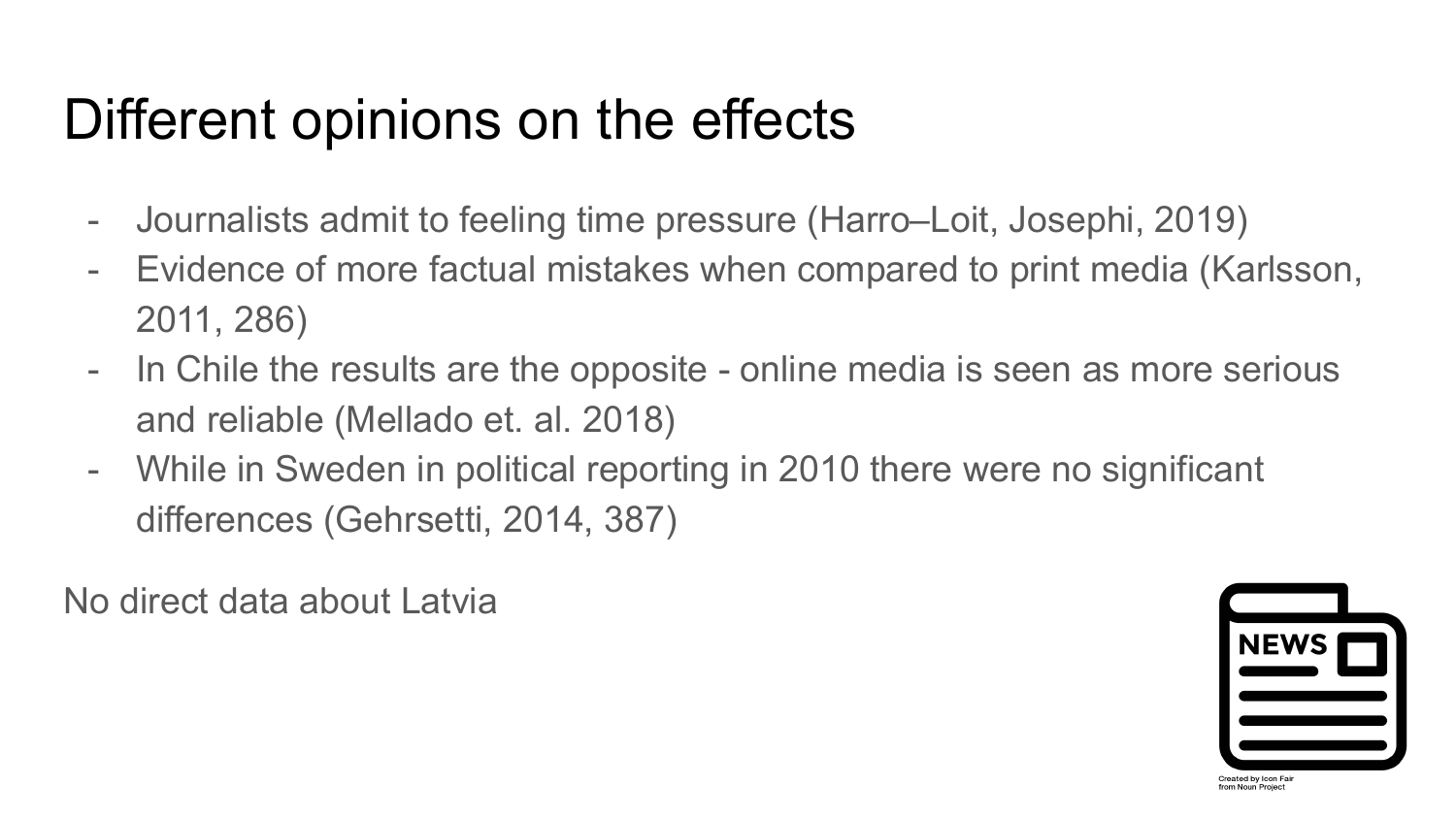## Tabloid value adoption

Tabloid style media often are characterized by the continuous path finding to the "simple" audience using themes and means of expression that are familiar to the common man (Conboy 2005).

With pressure to gain new audiences media sites adopt clickbait style headlines, expand topics that the are reporting on etc. (Jóhannsdóttir, 2018)



Created by fae frey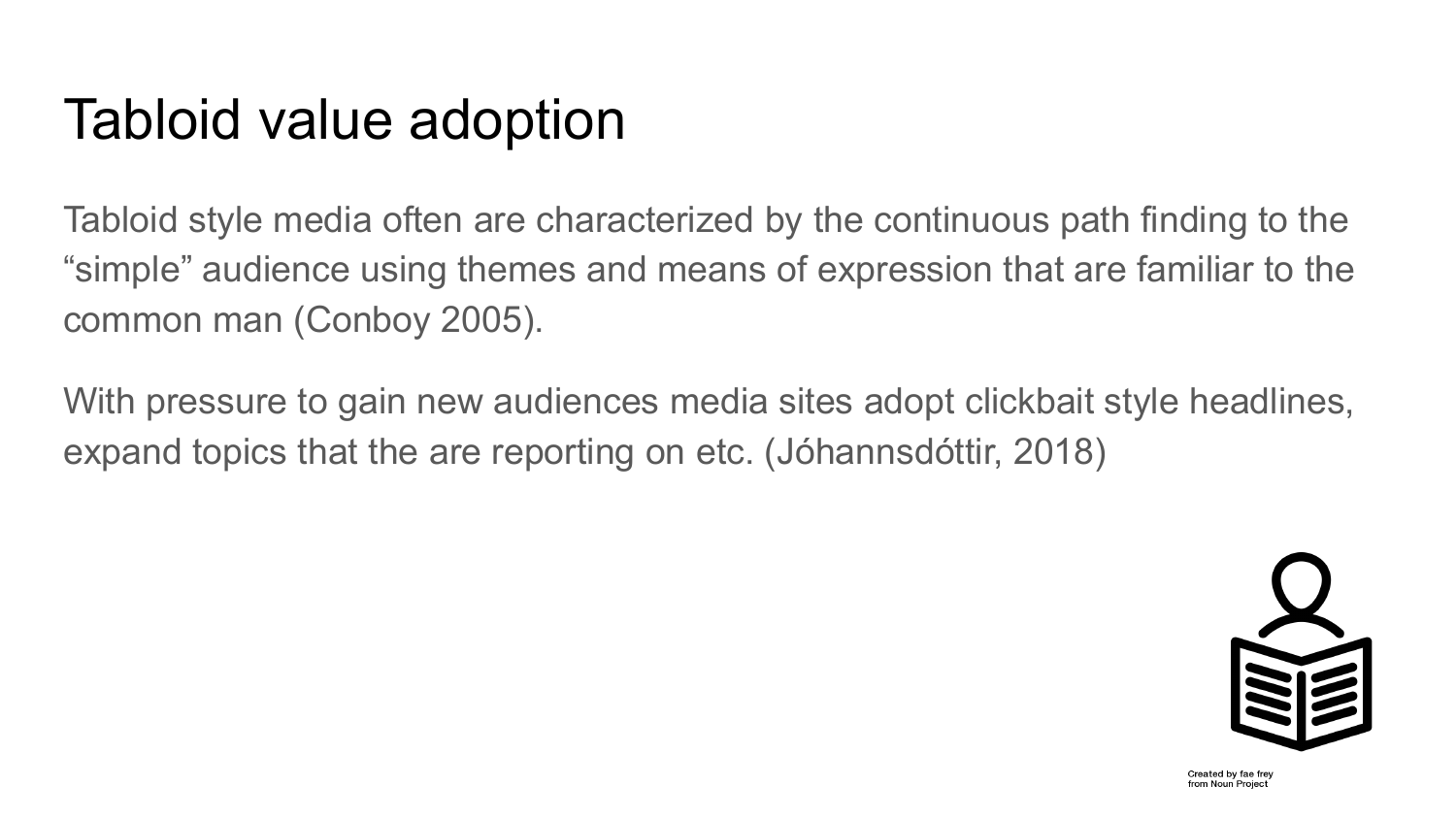## Soft news

Gaye Tuchman (1973) by interviewing media professionals ascertained that soft news is human interest stories, that are not deemed newsworthy and don't concern government policy, broad social issues.

Recent studies (Boukes, Boomgaarden, 2015) show that hard news content presented in a soft way informs broader audiences and reaches people that classical hard news media can't.



Created by Gregor Cresnai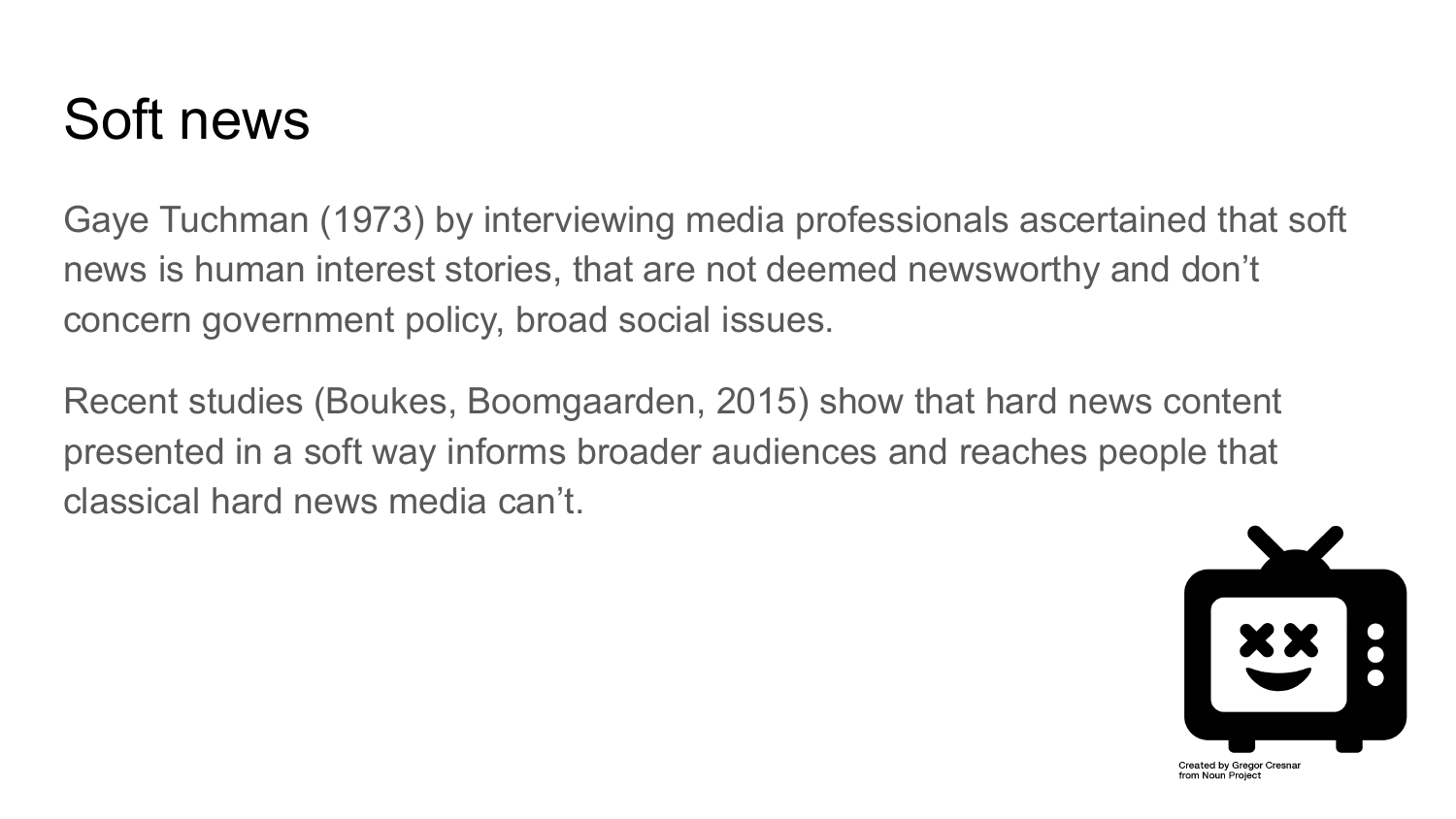#### Hard news - Soft news - Other news

- Scholars find the categorization approach of soft vs hard news too limiting (Patterson, 2000, Lehman–Wilzig, Seletzky, 2010, 44). They offer terms general news and other news.
- Hybrid news (infotainment)

The question is: **Does the tabloid content, soft and hybrid news and other types of content effects that hard news. Do different types of news engage or converge with each other?** 



rom Noun Project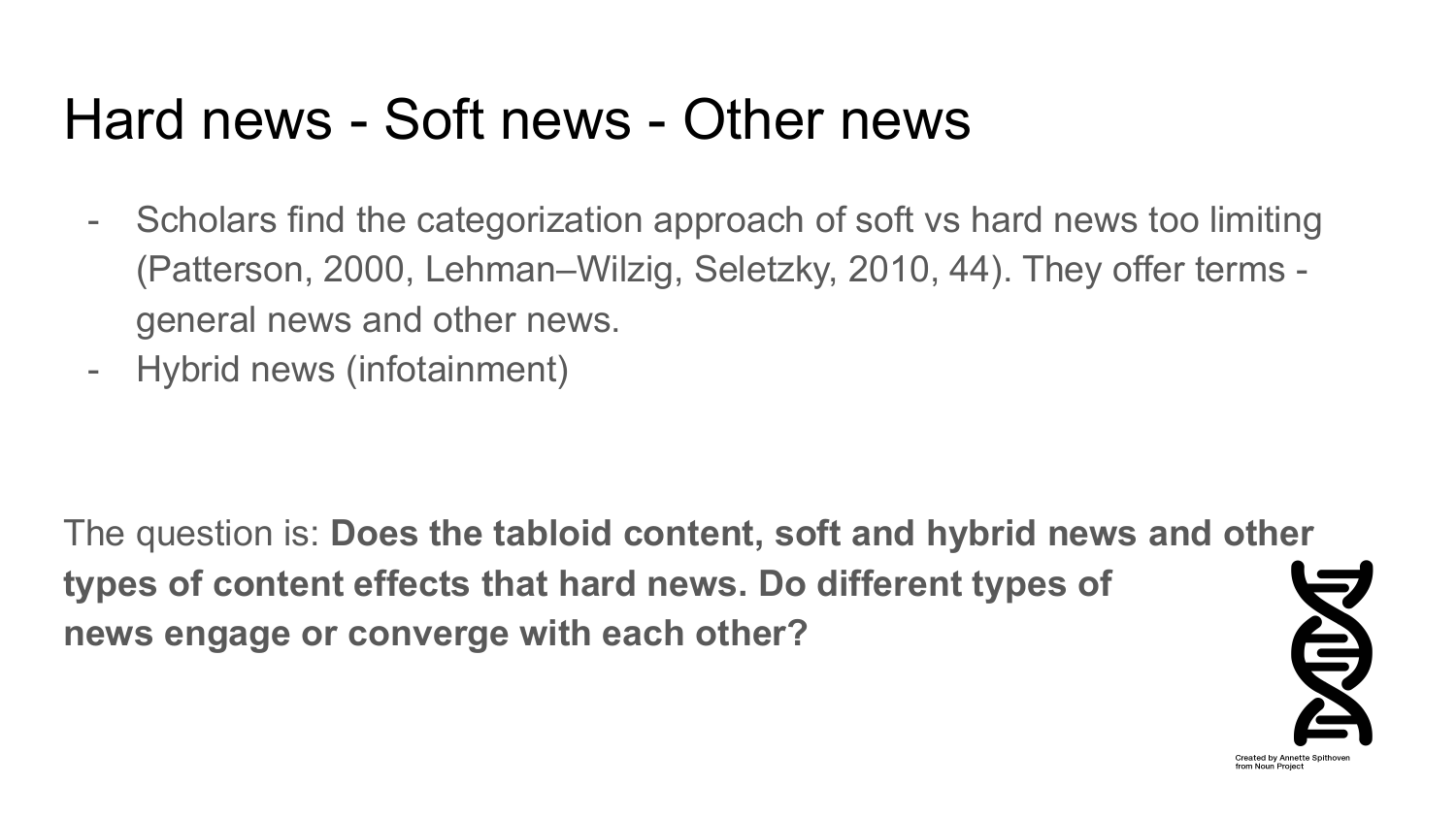### Problems with online media research

- Everything is in a constantly changing state
- News content is constantly being changed and updated
- Front pages are curated
- Archives are unreliable
- People use social media as a way to access the news



Created by Hailey Papworth from Noun Project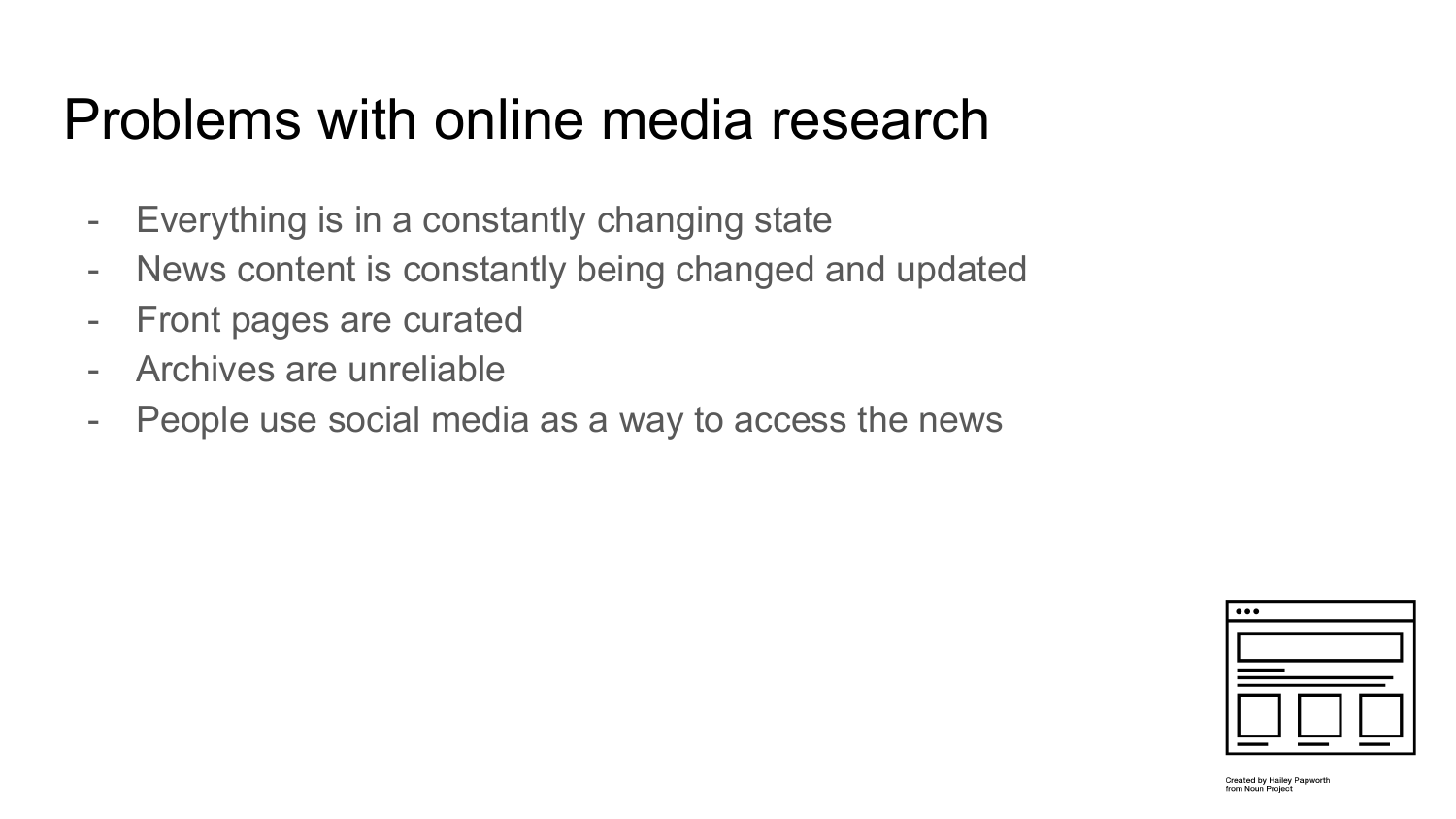# Pilot study of Delfi.lv

**The main goal is to find a way how to study online news content as a whole, as an ecosystem**

Pilot test

- Data was gathered and analysed by using quantitative content analysis
- From 21st of june till 26th of june as random times with random intervals the frontpage was achieved and TOP 7 news stores were added to the data.
- The news stories were opened and **related stories** (automated solution most online news media use) were archived



Created by Phonlaphat Thongsripho from Noun Project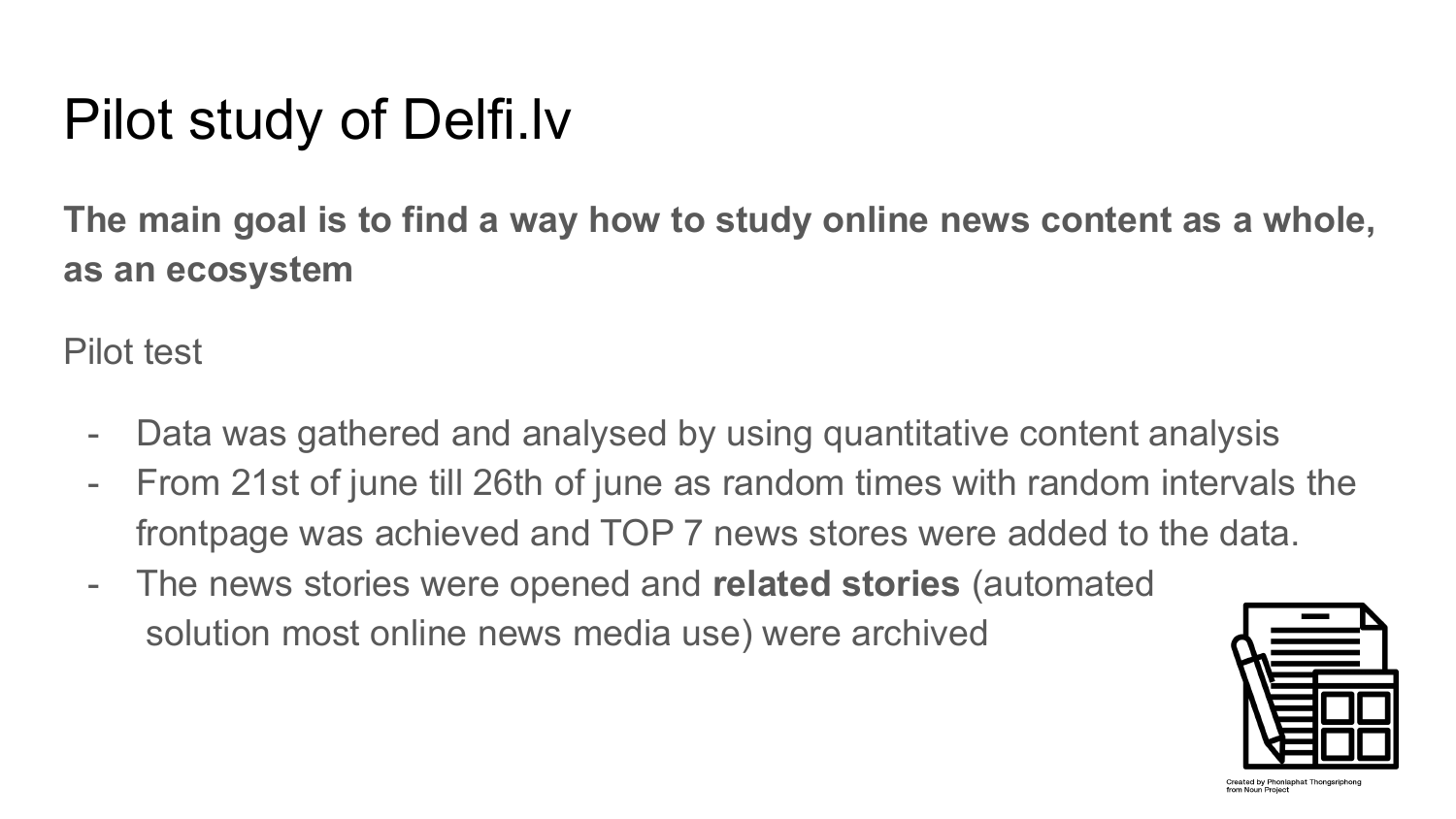## Pilot study results

- 80% of the content displayed on the front page can be considered hard news (economics, politics, social issues)
	- Of those 90% about 30% where international news
- 10% related to national holidays
- 10% related to sports events
- One human interest story about wild bears
- No tabloid style stories

Related content in almost all cases is from the same type of news block

Conclusion - different types of content don't mix, front pages upper part is left to hard news and important events (national holidays, sport events etc)

Results are inconclusive. Data set could be considered to limited.

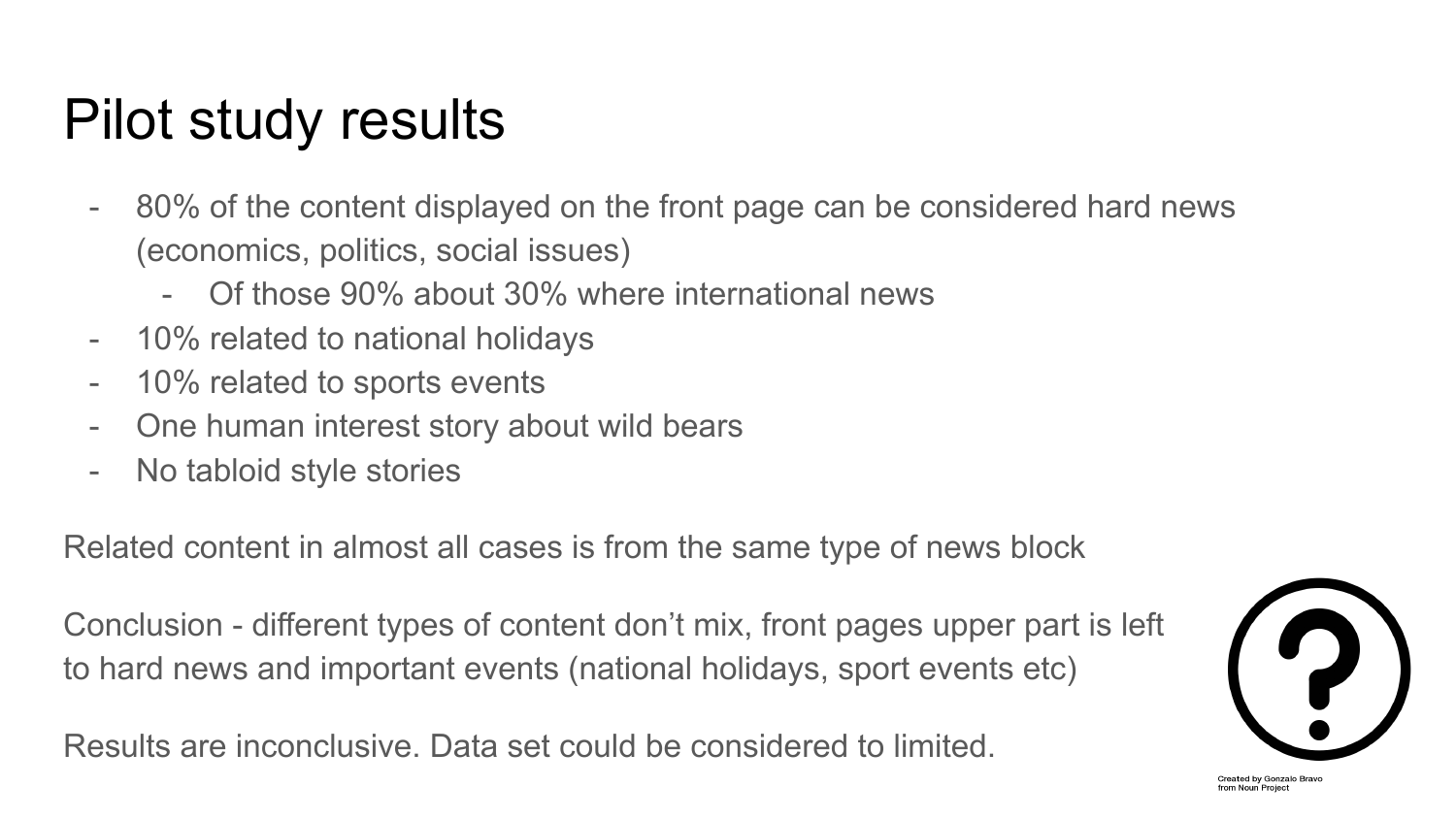#### Research perspectives

- There are only fews studies done that would talk about digital media as a "one stop digital space", there is lack of research that would try to understand how every news story coexists with other news story.

- The focus should be on the way tabloid or soft news style content influences the perception of the digital news media, how the news story converge with hyperlinks and related content modules.

- The ecosystem of a news media site

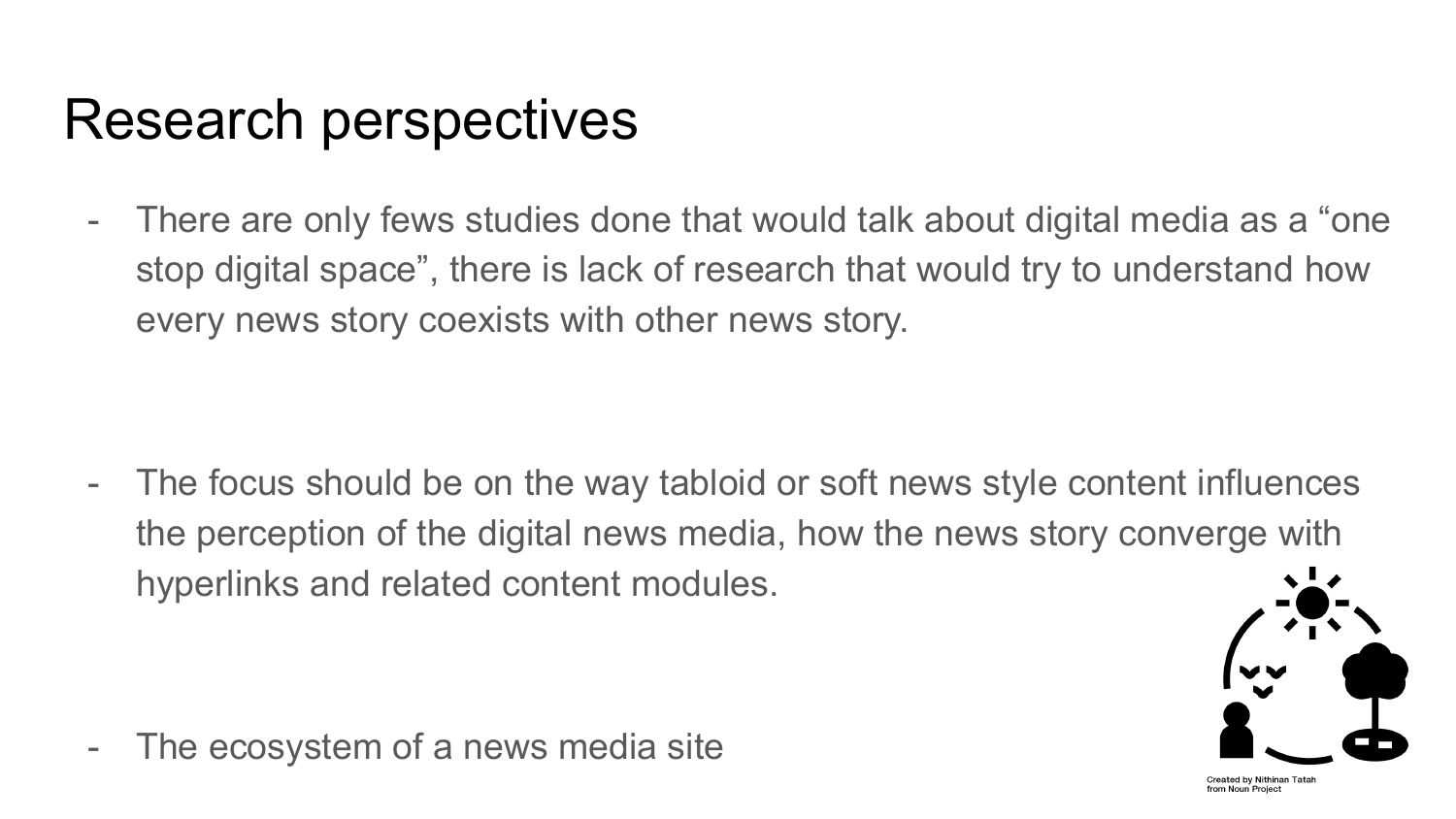# References (1)

- Andersson, U. (2013). From Broadsheet to Tabloid: Content changes in Swedish newspapers in the light of a shrunken size. *Observatorio Journal,* 7(4), 1–21.
- Brikše, I. (2016). Sabiedriskā labuma radīšana digitālo mediju vidē. Grām.: Brikše, I. *Komunikācija. Mediji. Universitāte.* Rīga: Mansards. 145.–167. lpp.
- Buhl, F., Günther, E., & Quandt, T. (2018). Observing the Dynamics of the Online News Ecosystem: News diffusion processes among German news sites. *Journalism Studies*, *19*(1), 79–104. https://doi.org/10.1080/1461670X.2016.1168711
- Boukes, M., & Boomgaarden, H. G. (2015). Soft News With Hard Consequences? Introducing a Nuanced Measure of Soft Versus Hard News Exposure and Its Relationship With Political Cynicism. *Communication Research,* 42(5), 701–731. https://doi.org/10.1177/0093650214537520
- Bærug, J. R. (2017). The Collapsing Wall. Hybrid Journalism. A Comparative Study of NewsPapers and Magazines in Eight Countries in Europe. Tartu: University of Tartu Press.
- Conboy, M. (2005). Tabloid Britain: constructing a community through language (1st ed). New York: Routledge.
- Franklin, B. (2014). The Future Of Journalism: In an age of digital media and economic uncertainty. *Digital Journalism*, *2*(3), 254–272[.](https://doi.org/10.1080/21670811.2014.930253) https://doi.org/10.1080/21670811.2014.930253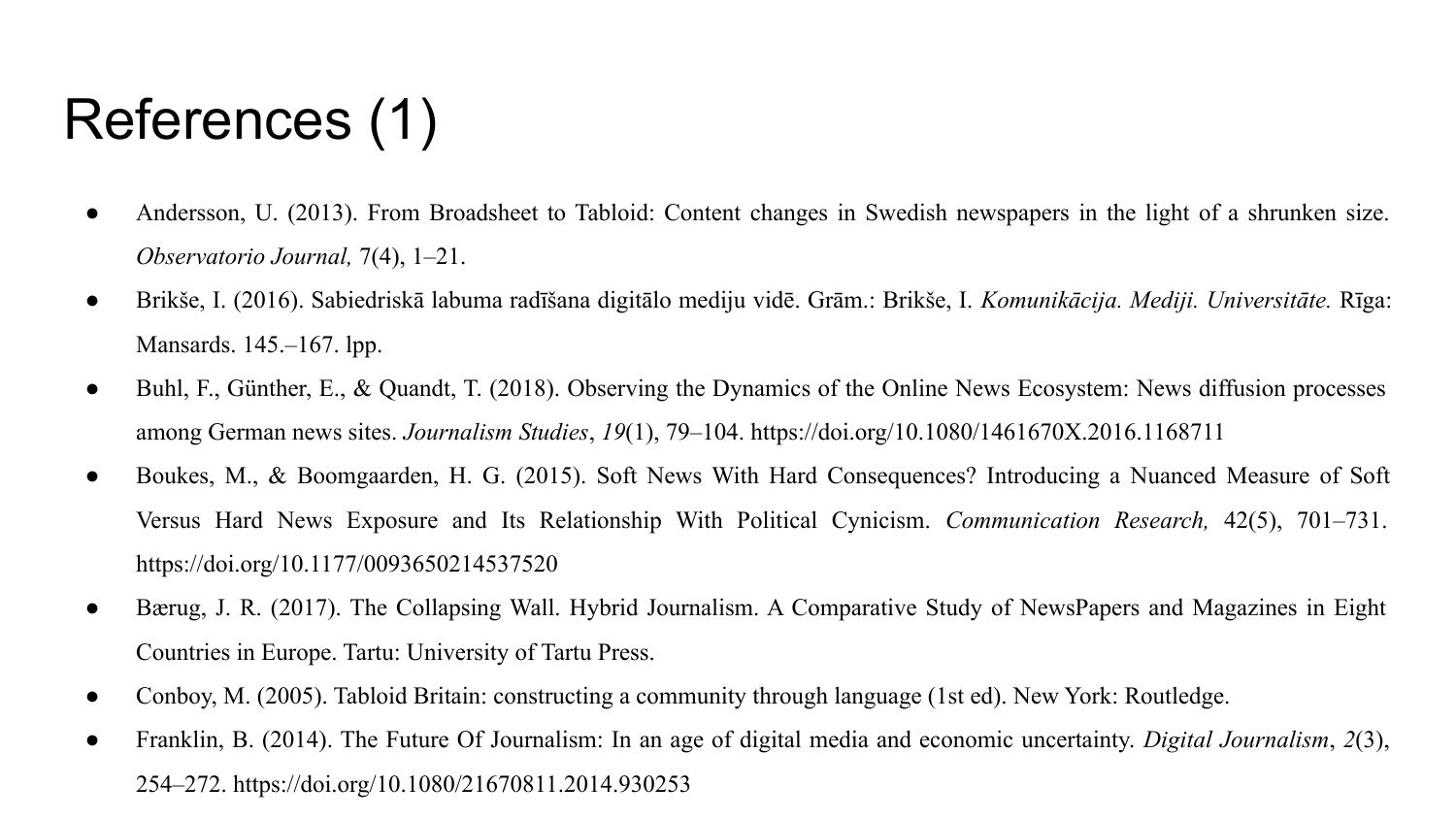# References (2)

- Gans, H. (2009). Can Popularization Help the News Media? In B. Zelizer (Ed.), *The changing faces of journalism: tabloidization, technology and truthiness*. London ; New York: Routledge.
- Ghersetti, M. (2014). Still the Same?: Comparing news content in online and print media. *Journalism Practice*, 8(4), 373–389. https://doi.org/10.1080/17512786.2013.813201
- Glogger, I. (2019). Soft Spot for Soft News? Influences of Journalistic Role Conceptions on Hard and Soft News Coverage. *Journalism Studies,* 1–19. https://doi.org/10.1080/1461670X.2019.1588149
- Harro–Loit, H., & Josephi, B. (2019). Journalists' Perception of Time Pressure: A Global Perspective. *Journalism Practice,* 1–17. https://doi.org/10.1080/17512786.2019.1623710
- Harcup, T., & O'Neill, D. (2016). What is news?: News values revisited (again). *Journalism Studies,* 1–19. https://doi.org/10.1080/1461670X.2016.1150193
- Jóhannsdóttir, V. (2018). Commercialization in the Icelandic Press: An analysis of hard and soft news in major print and online media in Iceland in times of change. *Journalism*, 146488491876849. https://doi.org/10.1177/1464884918768494
- Karlsson, M. (2011). The immediacy of online news, the visibility of journalistic processes and a restructuring of journalistic authority. *Journalism: Theory, Practice & Criticism,* 12(3), 279–295. https://doi.org/10.1177/1464884910388223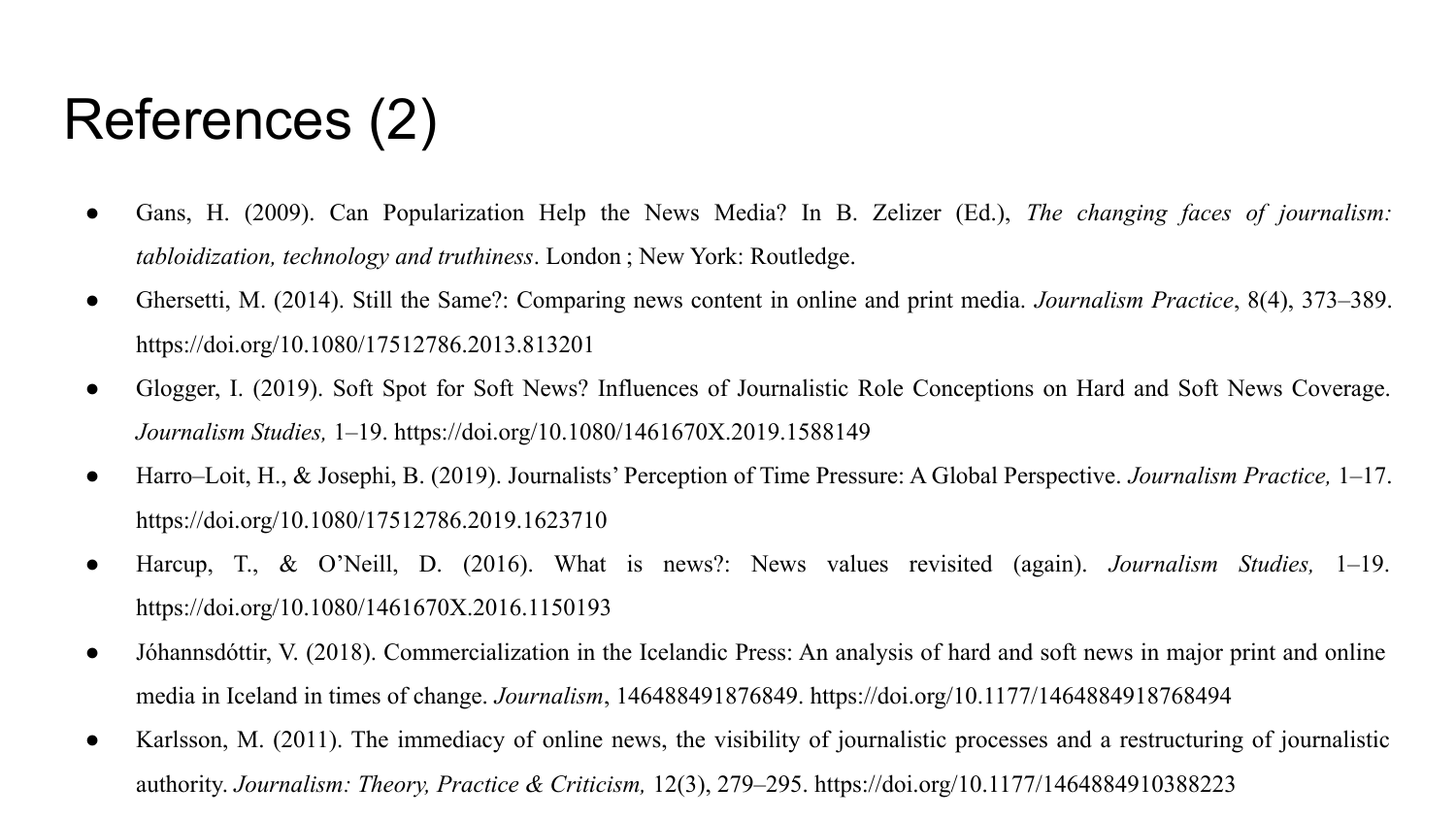# References (3)

- Kuiken, J., Schuth, A., Spitters, M., & Marx, M. (2017). Effective Headlines of Newspaper Articles in a Digital Environment. *Digital Journalism*, *5*(10), 1300–1314. https://doi.org/10.1080/21670811.2017.1279978
- Kultūras ministrija. (2017). Latvijas iedzīvotāju medijpratība. Kvantitatīvais pētījums. Rīga: Latvijas Fakti. Izgūts no: https://www.km.gov.lv/uploads/ckeditor/files/mediju\_politika/petijumi/Medijpratiba\_petijuma%20rezultati\_Latvijas%20Fakti\_1 8\_07\_2017.pdf
- Lefkowitz, J. (2016). "Tabloidization" or Dual—Convergence: Quoted speech in tabloid and "quality" British newspapers 1970–2010. *Journalism Studies,* 1–23. https://doi.org/10.1080/1461670X.2016.1190662
- Lehman–Wilzig, S. N., & Seletzky, M. (2010). Hard news, soft news, 'general' news: The necessity and utility of an intermediate classification. *Journalism: Theory, Practice & Criticism,* 11(1), 37–56. https://doi.org/10.1177/1464884909350642
- Mellado, C., Humanes, M. L., Scherman, A., & Ovando, A. (2018). Do digital platforms really make a difference in content? Mapping journalistic role performance in Chilean print and online news. *Journalism*, 146488491879238. https://doi.org/10.1177/1464884918792386
- Nguyen, A. (2012). THE EFFECT OF SOFT NEWS ON PUBLIC ATTACHMENT TO THE NEWS: Is "infotainment" good for democracy? *Journalism Studies*, 13(5–6), 706–717. https://doi.org/10.1080/1461670X.2012.664318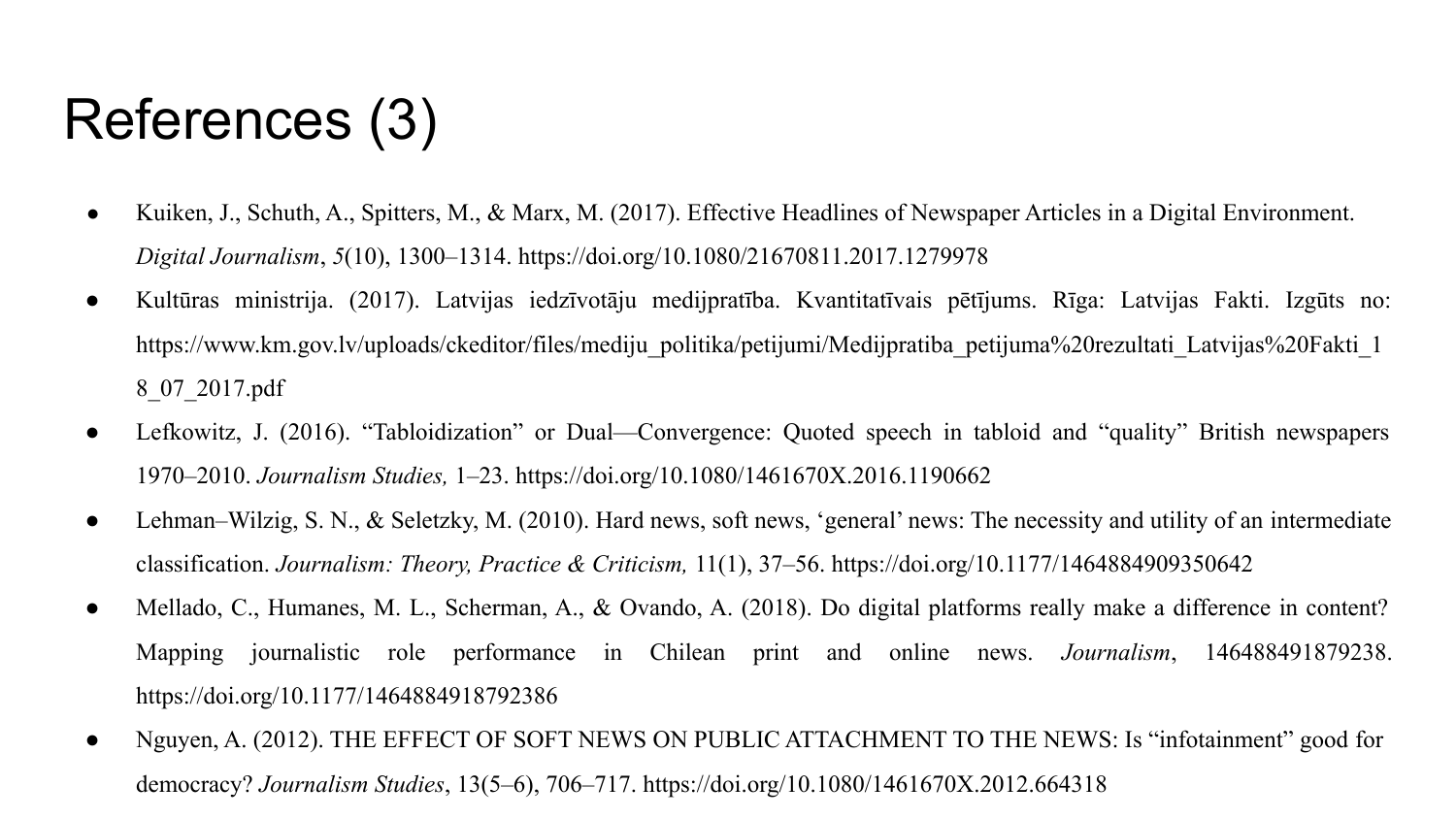## References (4)

- Norris, C. H.–B., Pippa. (2001). "To Entertain, Inform, and Educate": Still the Role of Public Television. *Political Communication,* 18(2), 123–140. https://doi.org/10.1080/105846001750322943
- Prior, M. (2003). Any Good News in Soft News? The Impact of Soft News Preference on Political Knowledge. *Political Communication,* 20(2), 149–171. https://doi.org/10.1080/10584600390211172
- Plasser, F. (2005). From Hard to Soft News Standards?: How Political Journalists in Different Media Systems Evaluate the Shifting Quality of News. *Harvard International Journal of Press/Politics,* 10(2), 47–68. https://doi.org/10.1177/1081180X05277746
- Tuchman, G. (1973). Making News by Doing Work: Routinizing the Unexpected. *American Journal of Sociology*, *79*(1), 110–131.
- Viluns, R. (2017). Detecting Tabloidization of Online Media in Latvia. *Journal of Comperative studies*. 10 (39), 76–94.
- Vilūns, R. (2018) Tabloīdmediji. No Zelče, V. (red.). *Latvijas mediju vides daudzveidība*. Rīga: LU Akadēmiskais apgāds. 284.–288. lpp